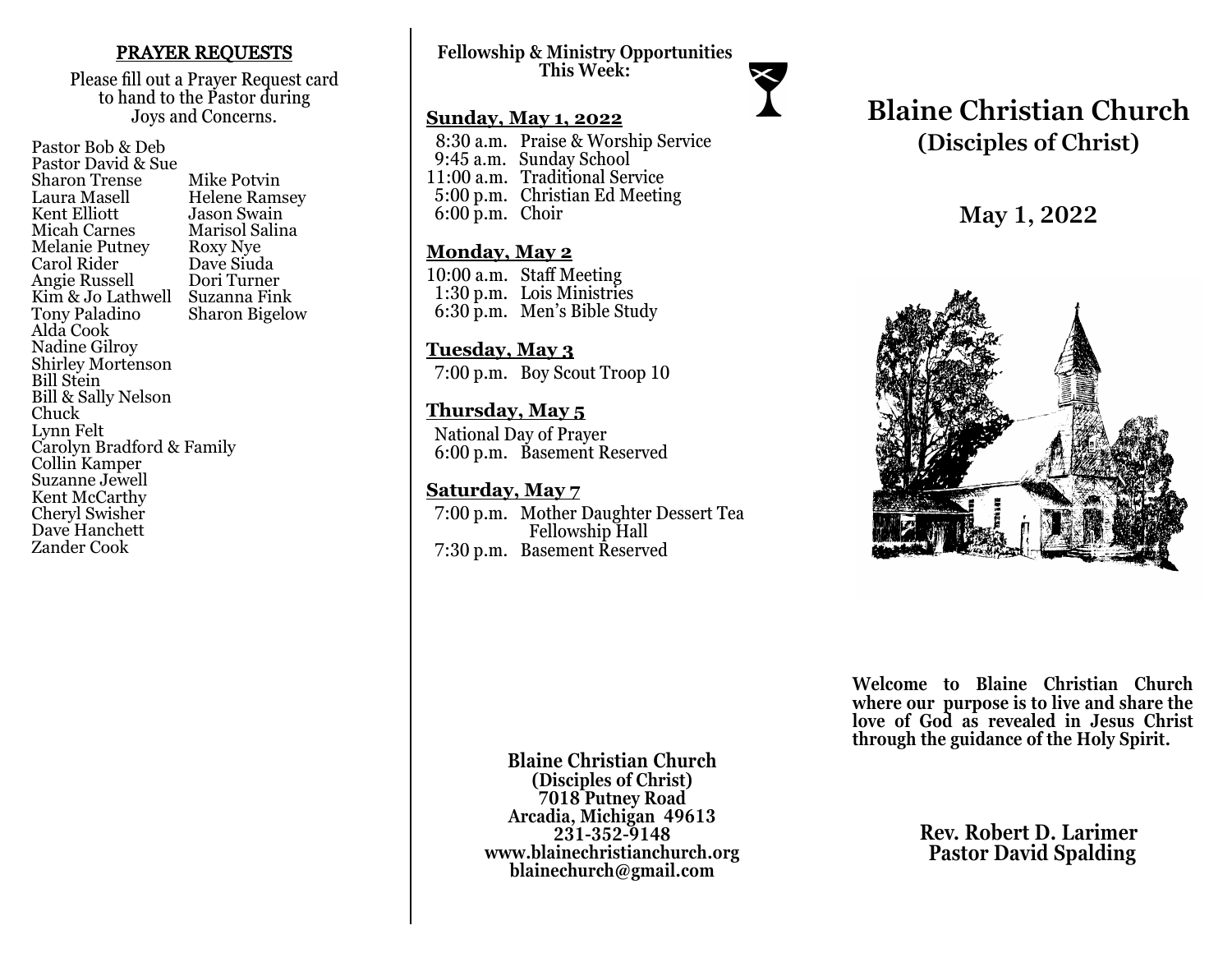### **Praise & Worship Service 8:30 a.m.**

\*Indicates all who are able, please stand.

\*Passing the Peace

\*Songs of Praise

Children's Moment

Prayer for Illumination

Scripture Readings Acts 9:1-20 Pg. 890 John 21:1-19 Pg. 881

Sermon - "Follow Me"

\*Song of Praise \*Invitation \*Song of Praise

Joys and Concerns Pastoral Prayer

Communion All who profess Jesus Christ as Lord and Savior are invited to partake.

\*Benediction

Elders are available on either side of the sanctuary to pray with and for you after the service.

### SERVING TODAY

Ministers: Pastor Bob Larimer Pastor David Spalding Worship Leader: Sue Spalding Praise Team: Mike Brief, Jenny Caylen, Jacque Erdman, Doug Erdman, Deb Larimer, Carolyn Waterson Children's Moment: Jenny Caylen Greeter: Maggie Baker Usher: Fellowship:

| 11:00 a.m.                                                                     |
|--------------------------------------------------------------------------------|
| *Indicates all who are able, please stand.                                     |
| Prelude                                                                        |
| Time of Sharing                                                                |
| Passing the Peace                                                              |
| *Introit<br>Christ Is Risen, I Will Praise Him                                 |
| *Hymn of Praise<br># 59<br>This Is My Father's World                           |
| *Invocation                                                                    |
| Alleluia<br>*Response                                                          |
| Children's Moment<br>Kids Kare is offered following the anthem.                |
| Anthem - Redeemer                                                              |
| Prayer for Illumination                                                        |
| <b>Scripture Readings</b><br>Acts 9:1-20<br>Pg. 890<br>John 21:1-19<br>Pg. 881 |
| Sermon - "Follow Me"                                                           |
| *Hymn of Invitation<br>#561<br>It Is Well with My Soul (vs.1-3)                |
| *Invitation<br>#561<br>It Is Well with My Soul (vs. 4)                         |
| Joys and Concerns<br><b>Pastoral Prayer</b>                                    |
| Call to Communion                                                              |
| <b>Hymn of Preparation</b><br># 386<br>We Come as Guests Invited               |

**Traditional Service**

Sharing of the Bread & Cup All who profess Jesus Christ as Lord and Savior are invited to partake.

\*Benediction

 $*Closing Chorus$   $*226$ He Lives! (refrain only)

Elders are available on either side of the sanctuary to pray with and for you after the service.

SERVING TODAY

 Ministers: Pastor Bob Larimer Pastor David Spalding Elders: Mary Lee Olney, Tom Brown Worship Reader: Shannon Gillison Prelude: Lynda Faber Pianist: Mercy Sobkoviak Choir Director: Carolyn Waterson Children's Moment: Jenny Caylen Kids Kare: Jenny Caylen Diaconate Servers: Patrick Kenny, Bob Bell. Greg & Kim Borgeson Greeter: Maggie Baker Usher: Fellowship:

### **The Lord's Prayer**

Our Father, who art in heaven, hallowed be Thy name. Thy Kingdom come, Thy will be done on earth as it is in heaven. Give us this day, our daily bread and forgive us our debts as we forgive our debtors. Lead us not into temptation, but deliver us from evil. For thine is the kingdom and the power and the glory forever. Amen.